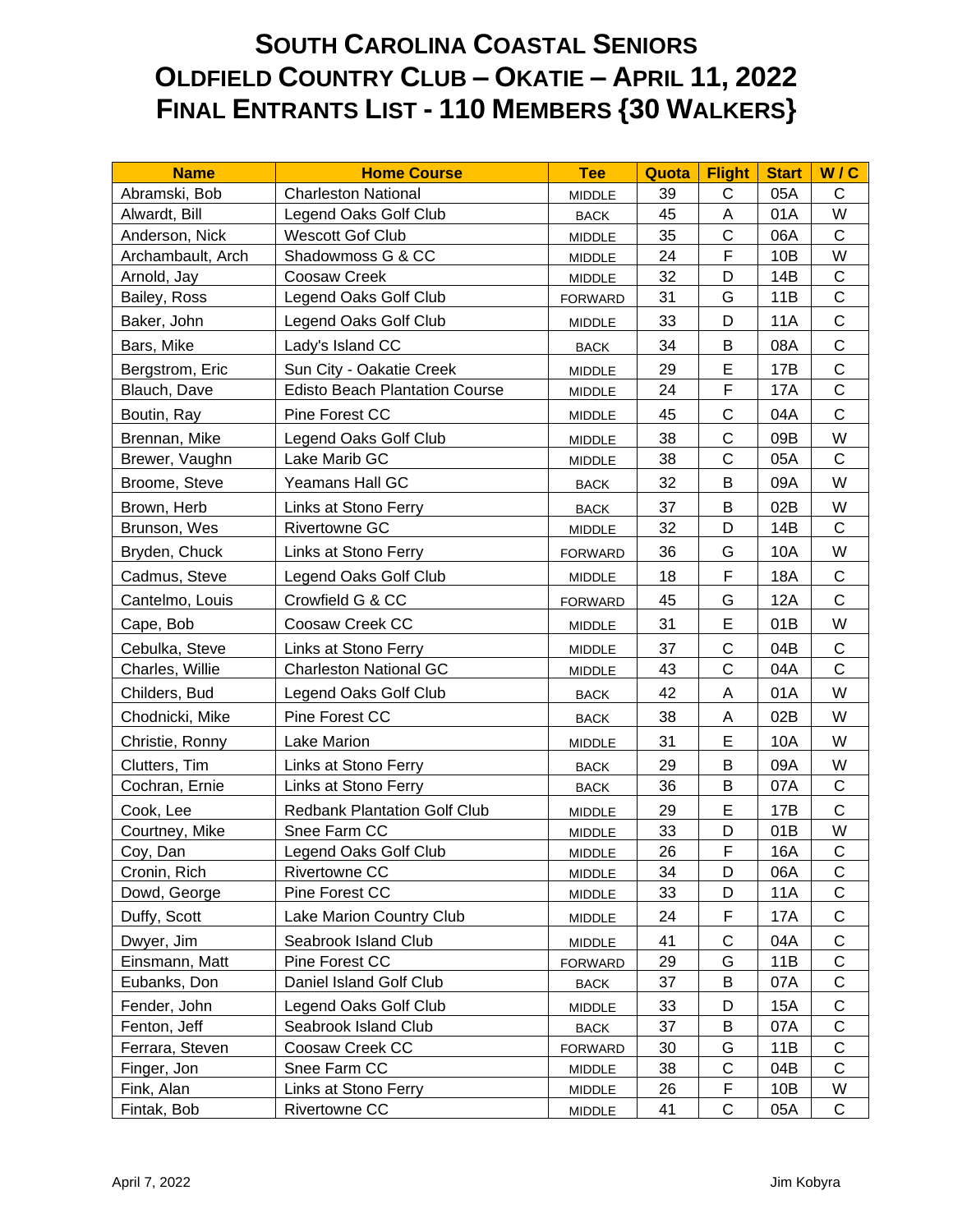## **SOUTH CAROLINA COASTAL SENIORS OLDFIELD COUNTRY CLUB – OKATIE – APRIL 11, 2022 FINAL ENTRANTS LIST - 110 MEMBERS {30 WALKERS}**

| <b>Name</b>        | <b>Home Course</b>                    | <b>Tee</b>      | Quota | <b>Flight</b> | <b>Start</b> | W/C          |
|--------------------|---------------------------------------|-----------------|-------|---------------|--------------|--------------|
| Folsom, Davis      | TGC Pleasant Point & Ladys Island     | <b>MIDDLE</b>   | 37    | C             | 09B          | W            |
| Friedhof, Skip     | Crowfield G & CC                      | <b>BACK</b>     | 36    | B             | 07A          | $\mathsf C$  |
| Garrison, Dan      | Legend Oaks Golf Club                 | <b>MIDDLE</b>   | 24    | F             | <b>17A</b>   | $\mathsf C$  |
| Goodin, Mike       | Legend Oaks Golf Club                 | MIDDLE          | 31    | E             | 06B          | $\mathsf{C}$ |
| Gorman, John       | Lake Marion                           | <b>FORWARD</b>  | 34    | G             | 12A          | $\mathsf C$  |
| Graham, Charles    | Snee Farm CC                          | <b>MIDDLE</b>   | 36    | $\mathsf{C}$  | 04B          | $\mathsf{C}$ |
| Haynes, Rickey     | <b>Edisto Beach Plantation Course</b> | <b>MIDDLE</b>   | 22    | F             | 18A          | $\mathsf C$  |
| Heilman. Rich      | Seabrook Island Club                  | <b>MIDDLE</b>   | 33    | D             | 15A          | $\mathsf C$  |
| Hendrix, Larry     | Links at Stono Ferry                  | <b>BACK</b>     | 39    | Α             | 03A          | $\mathsf{C}$ |
| Hill, Dan          | Links at Stono Ferry                  | $\mathsf{BACK}$ | 33    | B             | 08A          | $\mathsf C$  |
| Hirschmann, Harold | <b>Wild Dunes</b>                     | <b>MIDDLE</b>   | 27    | F             | 16A          | $\mathsf C$  |
| Huff, Reid         | Links at Stono Ferry                  | <b>MIDDLE</b>   | 30    | E             | 06B          | $\mathsf C$  |
| Hunt, Tom          | Legend Oaks Golf Club                 | <b>MIDDLE</b>   | 35    | $\mathsf{C}$  | 06A          | $\mathsf{C}$ |
| Hutto, Babe        | Links at Stono Ferry                  | <b>FORWARD</b>  | 21    | G             | 13A          | $\mathsf C$  |
| Hutto, Jimmy       | <b>Charleston National</b>            | <b>MIDDLE</b>   | 31    | E             | 06B          | $\mathsf{C}$ |
| Hyde, Fred         | Dunes West Golf Club                  | <b>BACK</b>     | 40    | A             | 02A          | W            |
| Jansson, Gunnar    | <b>Charleston National GC</b>         | <b>BACK</b>     | 39    | A             | 02A          | W            |
| Johnson, Jeff      | <b>Charleston National GC</b>         | MIDDLE          | 28    | E             | 14A          | C            |
| Kaufman, Avi       | Legend Oaks Golf Club                 | <b>FORWARD</b>  | 15    | G             | 13A          | $\mathsf{C}$ |
| Kobes, Pete        | Snee Farm CC                          | MIDDLE          | 18    | F             | 18B          | $\mathsf{C}$ |
| Kobyra, Jim        | Links at Stono Ferry                  | <b>MIDDLE</b>   | 33    | D             | 01B          | W            |
| Lapp, John         | <b>Rivertowne GC</b>                  | <b>MIDDLE</b>   | 29    | E             | 17B          | $\mathsf C$  |
| Loadholt, Ernie    | Old Penny Branch CC                   | <b>MIDDLE</b>   | 17    | F             | 18B          | $\mathsf{C}$ |
| Mattison, Mark     | Coosaw Creek                          | <b>MIDDLE</b>   | 33    | D             | 15A          | $\mathsf{C}$ |
| Maurer, Terry      | <b>Charleston National GC</b>         | <b>MIDDLE</b>   | 32    | D             | 01B          | W            |
| McCaskill, Travis  | <b>Patriots Point Golf Club</b>       | <b>FORWARD</b>  | 31    | D             | 11A          | C            |
| McGurk, Brian      | Wrenwoods Golf Club                   | <b>BACK</b>     | 39    | A             | 02A          | W            |
| McKay, Sonny       | <b>Charleston National GC</b>         | <b>BACK</b>     | 43    | A             | 01A          | W            |
| McMahon, Jerry     | Seabrook Island Club                  | <b>MIDDLE</b>   | 25    | F             | 16A          | $\mathsf C$  |
| McNamee, Tom       | Links at Stono Ferry                  | <b>BACK</b>     | 36    | B             | 08A          | $\mathsf{C}$ |
| Melton, Kevin      | Links at Stono Ferry                  | <b>BACK</b>     | 38    | A             | 02B          | W            |
| Mills, Bill        | Snee Farm CC                          | <b>BACK</b>     | 35    | B             | 09A          | W            |
| Murphy, Mike       | Lady's Island CC                      | <b>FORWARD</b>  | 25    | G             | 13A          | C            |
| Murphy, Rich       | Rivertowne CC                         | <b>MIDDLE</b>   | 28    | E             | 14A          | $\mathsf C$  |
| Nelson, Randy      | Coosaw Creek CC                       | <b>BACK</b>     | 36    | B             | 08A          | С            |
| Nichols, Bill      | Legend Oaks Golf Club                 | <b>BACK</b>     | 44    | A             | 03A          | C            |
| Parades, Mike      | Links at Stono Ferry                  | MIDDLE          | 32    | E             | 14B          | $\mathsf{C}$ |
| Parker, Jim        | Crowfield G & CC                      | <b>MIDDLE</b>   | 37    | C             | 09B          | W            |
| Peterson, Duane    | Legend Oaks Golf Club                 | MIDDLE          | 34    | D             | 10A          | W            |
| Peterson, John     | Shadowmoss G & CC                     | <b>MIDDLE</b>   | 24    | F             | 18A          | C            |
| Petros, Jim        | Coosaw Creek CC                       | <b>BACK</b>     | 26    | B             | 16A          | C            |
| Powell, Glenn      | Legend Oaks Golf Club                 | <b>BACK</b>     | 47    | А             | 01A          | W            |
| Ramsdell, Dick     | Legend Oaks Golf Club                 | <b>FORWARD</b>  | 34    | G             | 12A          | C            |